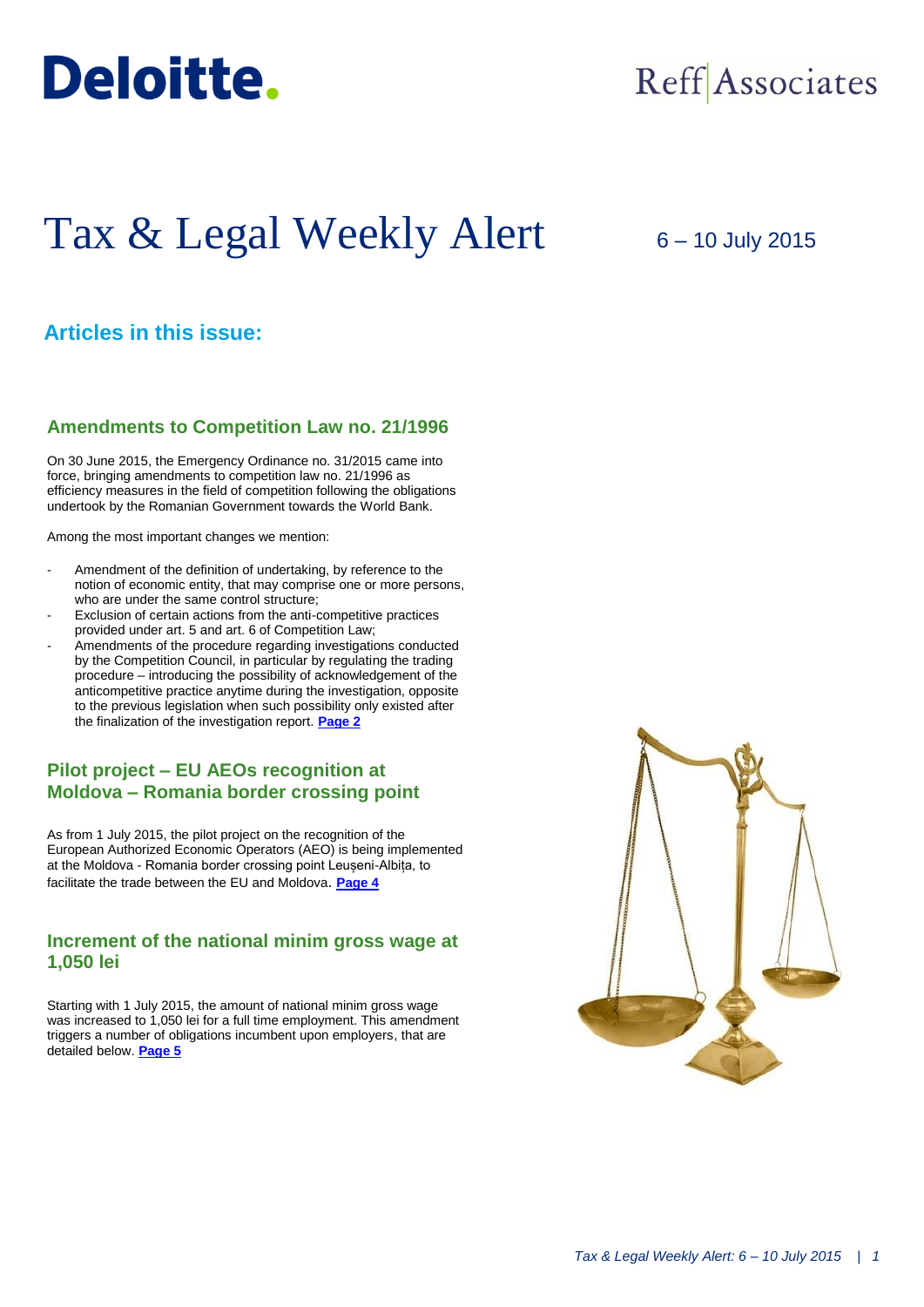#### <span id="page-1-0"></span>**Amendments to Competition Law no. 21/1996**

The Romanian Government enacted on 30.06.2015 the Emergency Ordinance no. 31/2015 ("**Ordinance no. 31/2015**") amending and supplementing the Competition Law no. 21/1996 ("**Competition Law**"). The amendment of the Competition Law has been undertaken by the Romanian Government towards the World Bank as a measure of reform with the view of developing the economic environment. The aim pursued with these changes is to bring efficiency measures in the field of competition.

Among the most important changes introduced by Ordinance no. 31/2015, we mention the following:

- a) Amending the definition of undertaking, by reference to the notion of **economic entity**, and not to the notion of **economic operator**. In the competition field, an economic unit may comprise one or more persons, who are under the same control structure.
- b) **Exclusion of certain actions from the anticompetitive practices provided under art. 5 and art. 6 of Competition Law:**

| <b>Exclusion of the</b><br>following actions from<br>the anticompetitive<br>practices provided by<br>Article 5                                                                                                                                                                           | <b>Exclusion of the</b><br>following actions from<br>the anticompetitive<br>practices provided by<br>Article 6 (abuse of<br>dominance)                                                                                                                                                                                                                                                        |
|------------------------------------------------------------------------------------------------------------------------------------------------------------------------------------------------------------------------------------------------------------------------------------------|-----------------------------------------------------------------------------------------------------------------------------------------------------------------------------------------------------------------------------------------------------------------------------------------------------------------------------------------------------------------------------------------------|
| Participating, in a<br>concerted manner, with<br>rigged bids in auctions<br>or any other forms of<br>competitive tendering                                                                                                                                                               | Refusal to deal with certain<br>suppliers or customers                                                                                                                                                                                                                                                                                                                                        |
| Eliminating competitors<br>from the market, limiting<br>or preventing access to<br>the market and the free<br>exercise of competition<br>by other undertakings,<br>as well as agreements<br>not to purchase from or<br>to sell to certain parties<br>without reasonable<br>justification | Charging excessive prices<br>or predatory prices, with<br>the aim of driving<br>competitors out of the<br>market or of selling on the<br>export market below<br>production costs,<br>recovering differences by<br>imposing increased prices<br>to domestic consumers                                                                                                                          |
|                                                                                                                                                                                                                                                                                          | Taking advantage of the<br>state of economic<br>dependence of another<br>undertaking towards such<br>an undertaking or<br>undertakings and which<br>does not have an<br>alternative solution under<br>equivalent conditions, as<br>well as breaking contract<br>relations for the sole<br>reason that the partner is<br>refusing to submit to<br>certain unjustified<br>commercial conditions |

Although removed from the express listing, the aforementioned actions can be further classified as anticompetitive practices, as the enumeration provided in Article 5 and 6 of the Competition Law is illustrative and not exhaustive.

a) The introduction of the Competition Council's power to modify the thresholds at which a concentration must be notified, through a decision of the Competition Council plenary.

- b) Amendments of the procedure regarding **the investigations conducted by the Competition Council**:
	- it is regulated the competition inspector's possibility to conduct unannounced inspections in any premises in which the undertakings operate, irrespective of whether the space is legally used or not;
	- the access to confidential information from the investigation files of the Competition Council may be requested, usually, only once after communication of the report and, in the absence of new elements, no successive requests for access to those documents can be made;
	- the introduction of a 120 day term, starting from the date of deliberation, within which the Competition Council's decisions should be motivated and communicated;
	- in order to stimulate undertakings to acknowledge an anticompetitive practice prior to the finalization of the investigation, **a trading procedure** has been introduced. The mechanism of the trading procedure consists in acknowledgement of the anticompetitive practice during the investigation, opposite to the previous legislation when such possibility only existed after the finalization of the investigation report. Thus, it is established the possibility of an undertaking to benefit from the reduction of the fine by 10%-30%, in case it expressly acknowledges the commitment of an anticompetitive practice, subject to the following limitations:
		- in case the undertaking challenges the decision awarded by the Competition Council, **it will not benefit from the fine reduction** granted as a result of the acknowledgement and the Competition Council is free to use the acknowledgement;
		- in cases involving parties who benefited from leniency, **the reduction of the amount of the fine as a result of the acknowledgement will be added to the reduction applied following the leniency procedure and the added amount will not exceed 60%** from the determined level.

Ordinance no. 31/2015 was published in the Official Gazette of Romania no. 474/30.06.2015 and came into force on the same day.

#### **For further questions regarding the aspects mentioned in this alert, please contact us.**

#### **[Alexandru Reff](mailto:areff@reff-associates.ro)**

Partner, Reff & Associates +40 21 2075 248

## **[Andrea Grigoras](mailto:agrigoras@reff-associates.ro)**

Attorney-at-Law, Reff & Associates +40 21 2079 816

#### **[Munteanu Florentina](mailto:fmunteanu@reff-associates.ro)**

Attorney-at-Law, Reff & Associates +40 21 2075 275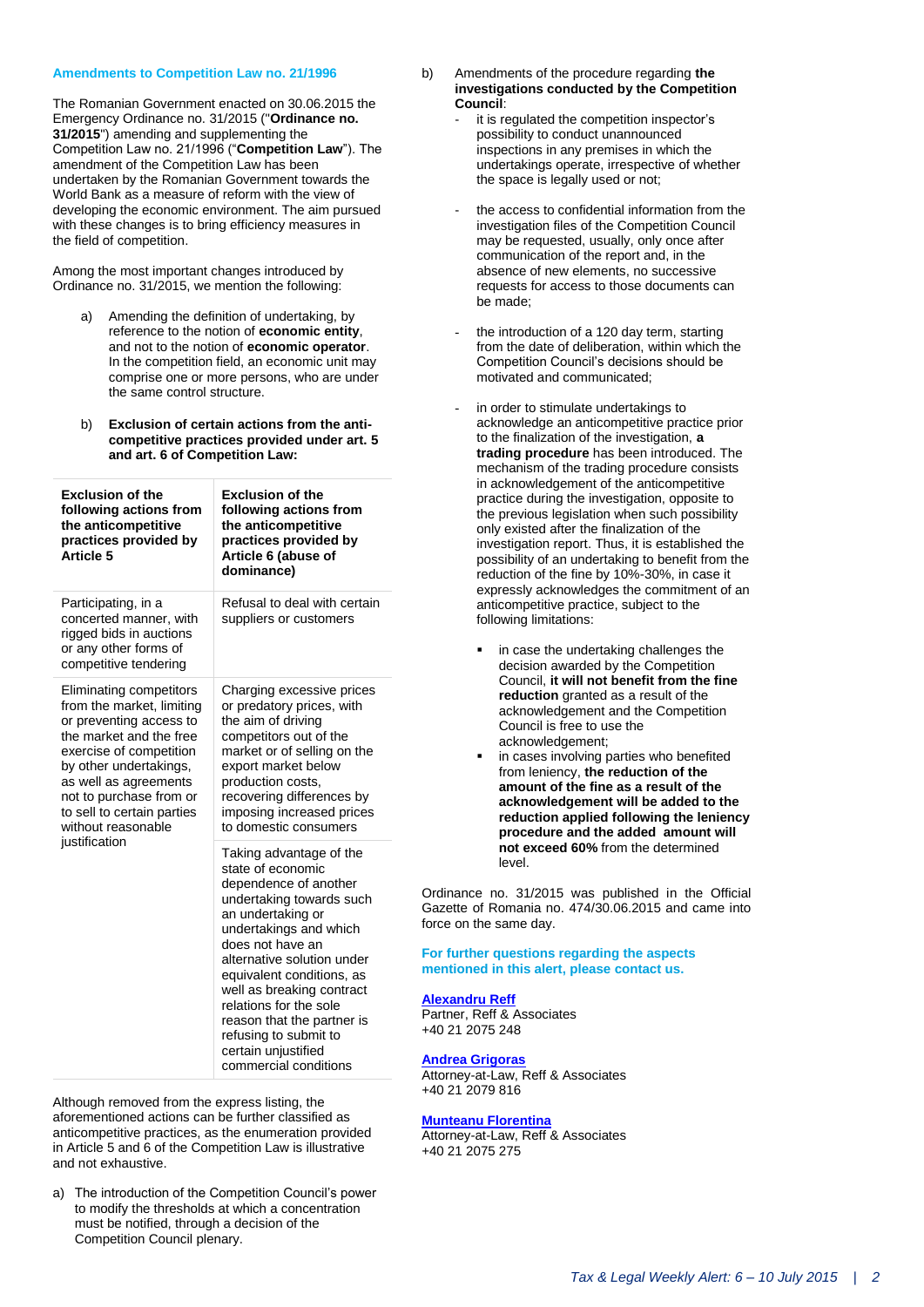#### <span id="page-2-0"></span>**Pilot project - EU AEOs recognition at Moldova – Romania border crossing point**

On 1st of July 2015, the Moldovan Customs Service with the support of the Romanian Customs Authority started the pilot project aiming to recognize European AEO at the customs border crossing between Moldova and Romania (Leușeni-Albița).

Benefits granted to the AEO certificates holders issued by EU Member States, crossing the Moldovan border are: fewer controls, consultations by dedicated customs officers, faster border crossing using dedicated AEO fast lane.

The preliminary duration of the project is 6 months.



Source: Press release issued by the Romanian and Moldovan Customs Authorities

**For further questions regarding the aspects mentioned in this alert, please contact us.**

## **[Pieter Wessel](mailto:pwessel@deloittece.com)**

Partner, Tax +40 21 2075 242

#### **[Mihai](mailto:mipetre@deloittece.com) Petre**

Senior Manager, Tax +40 21 207 53 44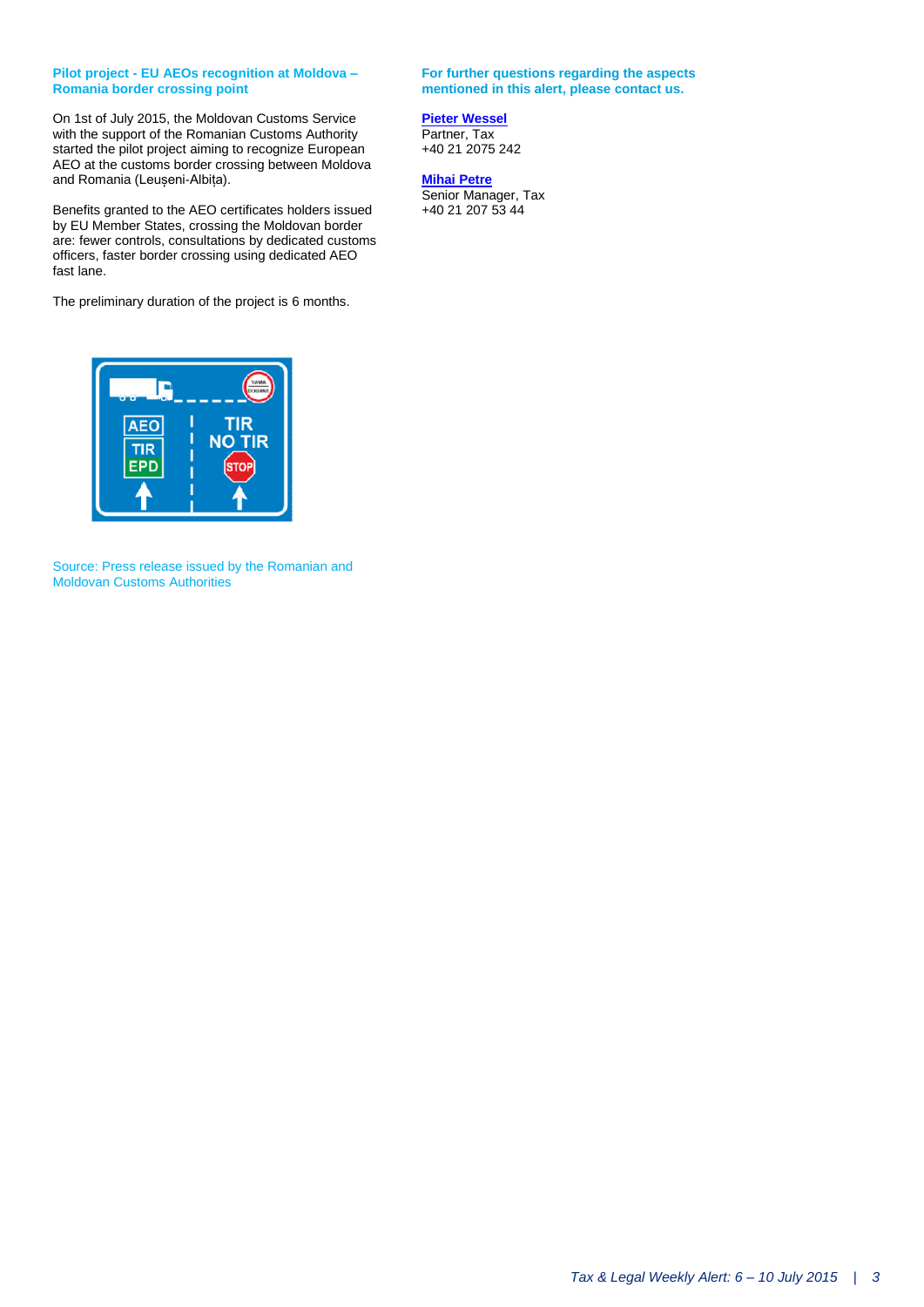#### <span id="page-3-0"></span>**Increment of national minimum gross wage at 1,050 lei**

Through the Government Decision no. 1091/2014 on establishing the national minimum gross wage was regulated the amount of the national minimum wage for 2015, ruling that as of 1 July 2015, the national minimum gross wage would increase with 75 lei, from 975 lei to 1,050 lei, for a full time employment of 168,667 hours per month.

The amendment of the national minimum gross wage triggers a number of obligations incumbent upon employers, as follows:

- **Conclusion of addenda to individual employment agreements -** even though pursuant to the Labor Code the conclusion of addenda is not mandatory in cases where the amendments are expressly provided by law, for the avoidance of any doubt regarding the employers' compliance with the obligation of not setting wages below the national minimum gross wage, it is advisable to conclude addendum to the individual employment agreements to regulate the new amount of the salary.
- **Registration of the amendment in REVISAL -** the amendment should have been registered in REVISAL as of the date it started to produce legal effects, respectively 1 July 2015.
- **Payment of additional social contributions.**

Pursuant to art. 260 of the Labor Code, failure to comply with the obligation of not setting wages below the national minimum gross wage constitutes contravention and shall be subject to a fine between 300 lei and 2,000 lei.

Furthermore, art. 264 of the Labor Code provides that repeatedly setting wages below the national minimum gross wage amount constitutes a criminal offense.

Government Decision no. 1091/2014 establishing the national minimum gross wage was published in the Official Gazette of Romanian no. [902 of 11.12.2014](https://www.legalis.ro/legalis/document-view.seam?documentId=nvxv6mrqge2f6ojqgi) and came into force as of 1 January 2015.

**For further questions regarding the aspects mentioned in this alert, please contact us.**

#### **[Alexandru Reff](mailto:areff@reff-associates.ro)**

Partner, Reff & Associates +40 21 2075 248

#### **[Andrea Grigoras](mailto:agrigoras@reff-associates.ro)**

Attorney-at-Law, Reff & Associates +40 21 2079 816

#### **[Munteanu Florentina](mailto:fmunteanu@reff-associates.ro)**

Attorney-at-Law, Reff & Associates +40 21 2075 275

#### **[Ana-Maria Vlasceanu](mailto:avlasceanu@deloittece.com)**

Consultant, Tax +40 21 222 16 61